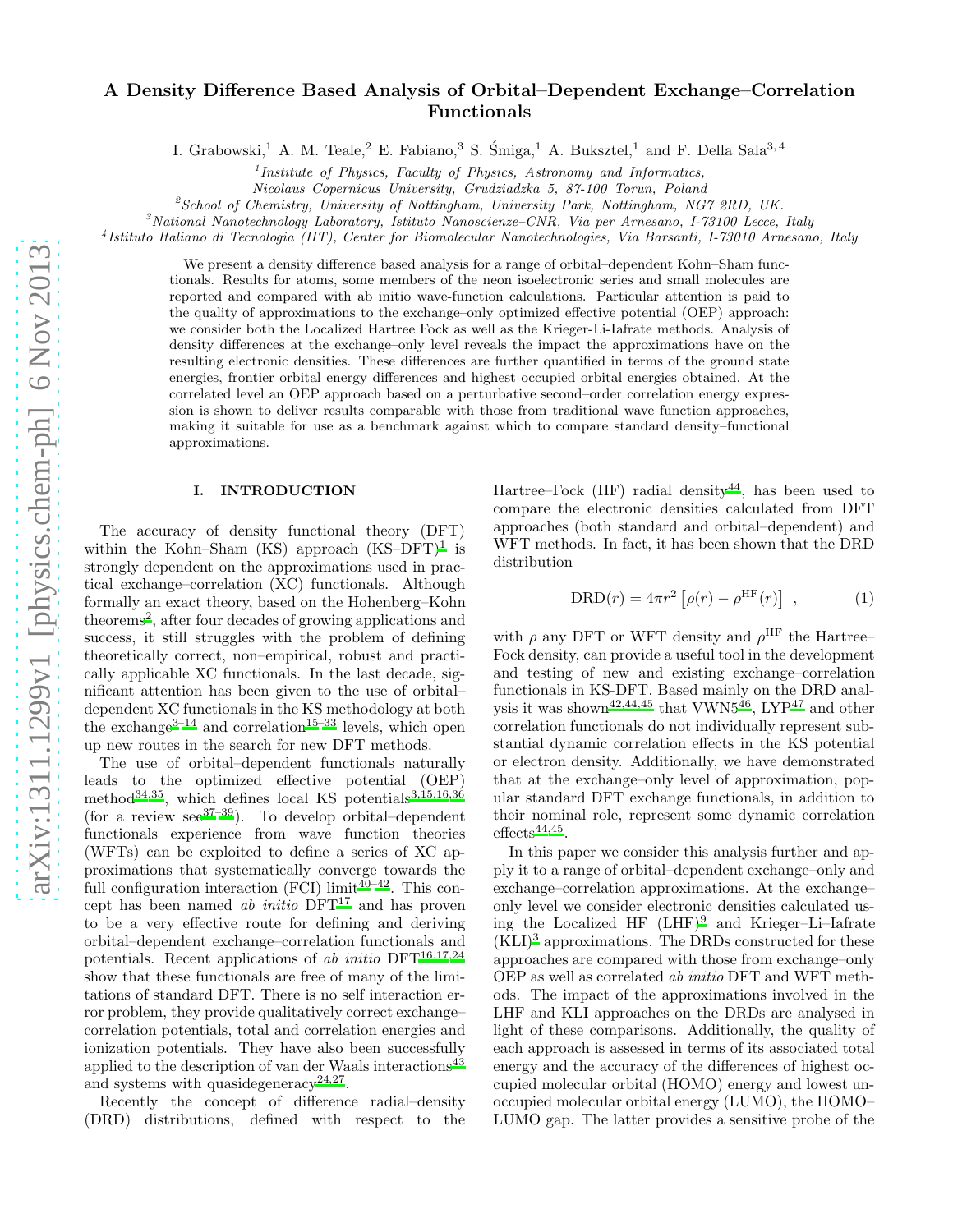<span id="page-1-1"></span>.

quality of the underlying KS effective potential. Accurate data for the HOMO–LUMO gaps are obtained by employing an inversion approach<sup>[48](#page-10-9)</sup> using coupled–cluster singles–doubles and perturbative triples [CCSD(T)] densities.

## II. METHODOLOGY

In order to define orbital–dependent XC functionals, potentials and correlated OEP–KS equations we will follow the idea of ab initio  $DFT^{17}$  $DFT^{17}$  $DFT^{17}$ , in which the density condition<sup>[36](#page-9-9)</sup> together with coupled–cluster  $(CC)$  methodology is employed to derive orbital–dependent multiplicative exchange–correlation potentials in the KS–OEP approach, defining a range of exchange–only and correlated OEP methods.

The KS density condition<sup>[36](#page-9-9)[,49](#page-10-10)</sup> states that, since by construction the KS determinant  $\Phi_{\rm KS}$  provides the exact density at a given space–spin coordinate, any corrections to the converged KS density, introduced by changes in  $\varphi_i(\mathbf{r})$ , must vanish<sup>[17](#page-9-10)[,36](#page-9-9)</sup>,

$$
\rho(\mathbf{r}) = \rho^{KS}(\mathbf{r}) + \delta \rho^{KS}(\mathbf{r}), \qquad \delta \rho^{KS}(\mathbf{r}) = 0. \tag{2}
$$

The density corrections  $\delta \rho^{\text{KS}}(\mathbf{r})$  are written using the density matrix correction  $\Delta\gamma_{pq}$  from CC theory<sup>[50](#page-10-11)</sup> or many–body perturbation theory (MBPT), and then can be expanded by orders in the perturbation  $V$  by separating the total Hamiltonian,

$$
H = \sum_{i} h(i) + \sum_{i < j} 1/r_{ij} \tag{3}
$$

into a zeroth–order part  $H_0$  and a perturbation  $V$ ,

$$
H = H_0 + V, \qquad \qquad V = H - H_0 \tag{4}
$$

For the detailed diagrammatic and algebraic derivation of working correlated OEP equations see Refs. [17](#page-9-10)[,18](#page-9-14)[,22](#page-9-15)[,24](#page-9-11).

The density condition at first order,  $\delta \rho^{(1)}(\mathbf{r}) = 0$ , leads to the exchange–only OEP (OEPx) equation,

$$
\sum_{ai} \varphi_a(\mathbf{r}) \varphi_i^*(\mathbf{r}) \left[ \frac{\langle a | \hat{K} + v_{\mathbf{x}} | i \rangle}{\varepsilon_i - \varepsilon_a} \right] = 0, \tag{5}
$$

where  $\hat{K}$  is the nonlocal HF exchange potential. Throughout this work  $i, j, \ldots$  denote occupied orbitals,  $a, b, \ldots$  unoccupied orbitals and  $p, q, \ldots$  are used for general (i.e. occupied or unoccupied) orbitals. The multiplicative exchange–only OEP potential,  $v_x(\mathbf{r})$ , corresponds to the functional derivative of the exchange–only energy functional,  $E_x[\varphi_{\rm KS}]$ , which has the form of the usual exchange–energy functional from HF theory evaluated on KS orbitals:

$$
E_{\mathbf{x}}[\varphi_{\rm KS}] = -\frac{1}{2} \sum_{i,j} (ij|ji),\tag{6}
$$

with the two electron integrals defined as

$$
(pq|rs) = \int \varphi_p^*(\mathbf{r}) \varphi_q(\mathbf{r}) \frac{1}{|\mathbf{r} - \mathbf{r}'|} \varphi_r^*(\mathbf{r}') \varphi_s(\mathbf{r}') d\mathbf{r} d\mathbf{r}'. \quad (7)
$$

The KS orbitals employed are the solutions to the standard KS equation

$$
\left[ -\frac{1}{2}\nabla^2 + v(\mathbf{r}) + \int \frac{\rho(\mathbf{r}')}{|\mathbf{r} - \mathbf{r}'|} d\mathbf{r}' + v_{\rm xc}[\rho](\mathbf{r}) \right] \varphi_p(\mathbf{r}) = \varepsilon_p \varphi_p(\mathbf{r}),
$$
\n(8)

where  $v(\mathbf{r})$  is the external potential due to the nuclei, the third term is the classical Coulomb potential and  $v_{\text{xc}}(\mathbf{r})$ is the local exchange–correlation potential.

Fulfilling the requirement of Eq. [\(2\)](#page-1-0) through second– order,  $\delta \rho^{(\tilde{2})}(\mathbf{r}) = 0$ , allows the definition of the orbitaldependent OEP2 equations for the second–order correlation potential. In this paper we will use the OEP2–  $\mathrm{sc}^{17}$  $\mathrm{sc}^{17}$  $\mathrm{sc}^{17}$  variant of this approach. The OEP2–sc correlation functional takes the standard form of the second– order energy expression in many–body perturbation theory  $[MBPT(2)],$ 

<span id="page-1-0"></span>
$$
E_c^{(2)} = \frac{1}{2} \sum_{i,j,a,b} \frac{|(ia|jb)|^2}{d_{ijab}} - \frac{1}{2} \sum_{i,j,a,b} \frac{(ia|jb)(aj|bi)}{d_{ijab}} + \sum_{i,a} \frac{|f_{ia}|^2}{d_{ia}} \tag{9}
$$

where the denominators are defined as

$$
d_{ia} = f_{ii} - f_{aa}
$$
 and  $d_{ijab} = f_{ii} + f_{jj} - f_{aa} - f_{bb}$ , (10)

where  $f_{pq}$  are the usual Fock matrix elements defined in terms of KS–OEP spin–orbitals,

$$
f_{pq} = \varepsilon_p^{\text{KS}} \delta_{pq} - \langle p|\hat{K} + v_{\text{xc}}|q\rangle.
$$
 (11)

For OEP2–sc the semi–canonical (SC) transformation of the OEP2–KS orbitals is performed<sup>[50](#page-10-11)</sup>, to reinstate orbital invariance of the  $MBPT(2)$  energy for rotations which mix occupied or virtual orbitals among themselves.

This method has been found to provide a stable alternative to the other second–order correlated OEP2– KS theories<sup>[17](#page-9-10)[,27](#page-9-12)[,41](#page-10-12)[–43](#page-10-4)</sup>, where problems with convergence, overestimation of the correlation energy, and in many cases poor quality of the correlation potentials were encountered<sup>[19](#page-9-16)[,21](#page-9-17)[,24](#page-9-11)[,27](#page-9-12)[,42](#page-10-3)</sup>. Recently the scaled–opposite– spin version of the second–order correlated OEP method  $(SOS-OEP2)$  was also proposed<sup>[33](#page-9-5)</sup>.

In order to solve the OEP equations to determine the exchange–correlation potential, which is then used in the iterative self–consistent–field (SCF) solution of the KS equations (see Eq.  $(8)$ ), we use the finite basis set implementation of the OEP method from Refs. [6](#page-9-18)[,7.](#page-9-19) It involves a projection method<sup> $7,51$  $7,51$ </sup> for solving the required integral equation, and by construction all potentials are expanded in terms of auxiliary Gaussian functions.

To minimize computational difficulties that are often encountered in the application of the finite basis set OEP procedure to both the exchange–only energy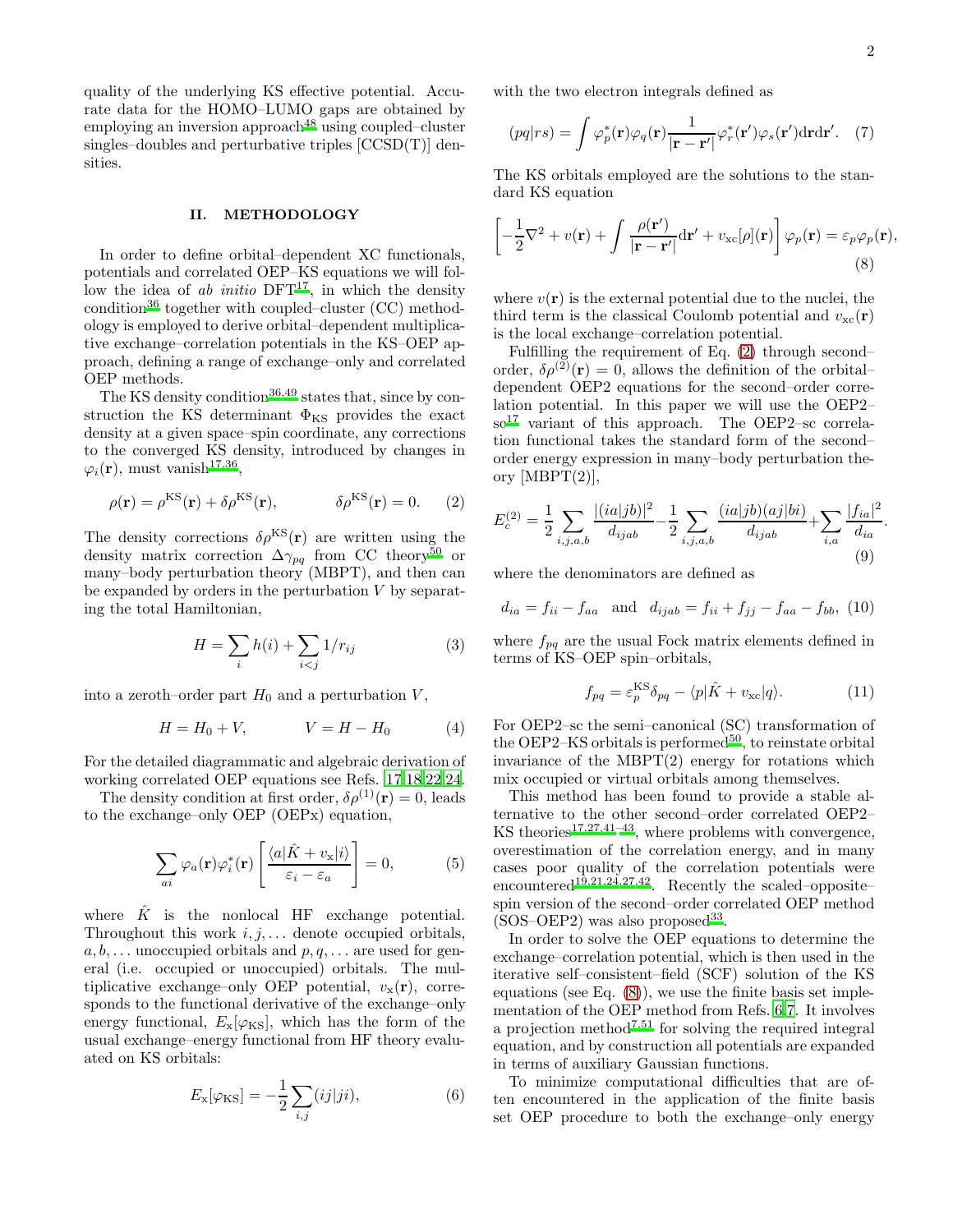functional<sup>[8](#page-9-20)[,12](#page-9-21)[,14](#page-9-3)[,52](#page-10-14)-56</sup> and that including correlation<sup>[18](#page-9-14)[,24](#page-9-11)</sup>, which are the manifestation of the well–known instability associated with numerical solutions of Fredholm integral equations of the first kind, we use the same carefully chosen uncontracted basis sets to represent both the orbitals and potentials in our procedure<sup>[8](#page-9-20)[,17](#page-9-10)[,24](#page-9-11)[,27](#page-9-12)[,51](#page-10-13)</sup>. These issues have been discussed extensively in the literature and several schemes have been proposed for managing this problem<sup>[12](#page-9-21)[,14](#page-9-3)[,52](#page-10-14)[–57](#page-10-16)</sup>. Since we use finite Gaussian–type basis sets, which at large  $r$  decay much faster than  $1/r$ , an incorrect asymptotic behaviour of our exchange–correlation potentials (which should decay as  $-1/r$ ) would be obtained. To ensure the correct asymp-totic behaviour we use the Colle–Nesbet<sup>[58](#page-10-17)</sup> decomposition of the exchange–correlation OEP potential into two components,

$$
v_{\rm xc}(\mathbf{r}) = v_{\rm Slater}(\mathbf{r}) + \sum_t^{N_{\rm aux}} c_t g_t(\mathbf{r}), \qquad (12)
$$

The first term

$$
v_{\text{Slater}}(\mathbf{r}) = -\sum_{ij} \frac{\phi_i^*(\mathbf{r})\phi_j(\mathbf{r})}{\rho(\mathbf{r})} \int d\mathbf{r}' \frac{\phi_j^*(\mathbf{r}')\phi_i(\mathbf{r}')}{|\mathbf{r} - \mathbf{r}'|} + \text{c.c.}
$$
\n(13)

is the Slater potential<sup>[59](#page-10-18)</sup>, which is responsible here for preserving the -1/r asymptotic behaviour and is calculated on a grid. The second component is determined via the OEP integral equation, where  $g_t(\mathbf{r})$  are the auxiliary Gaussian basis functions and  $c_t$  are the expansion coefficients.

An alternative approach that approximates the exchange–only OEP potential is the so called localized Hartree–Fock (LHF) method<sup>[9](#page-9-13)[,60](#page-10-19)</sup>. In this method a local exchange potential is derived starting from the approximate assumption that the HF and the exact–exchange Slater determinants are equal<sup>[9](#page-9-13)</sup>. The resulting LHF exchange potential is

<span id="page-2-0"></span>
$$
v_{\mathbf{x}}^{\text{LHF}}(\mathbf{r}) = v_{\text{Slater}}(\mathbf{r}) + \sum_{i,j} \frac{\phi_i(\mathbf{r}) \phi_j(\mathbf{r})}{\rho(\mathbf{r})} \times \tag{14}
$$

$$
\times \int \phi_i(\mathbf{r}') \left[ \sum_k \frac{\phi_k(\mathbf{r}) \phi_k(\mathbf{r}')}{|\mathbf{r} - \mathbf{r}'|} - v_\mathbf{x}^{\text{LHF}}(\mathbf{r}') \right] \phi_j(\mathbf{r}') d\mathbf{r}' ,
$$

where the molecular orbitals are assumed to be real. The second term on the right hand side is the so called correction term and in its calculation the HOMO element must be excluded from the double summation (as indicated by the prime) to enforce the correct asymptotic be-haviour of the LHF potential<sup>[9](#page-9-13)</sup>. If all the  $i \neq j$  terms are dropped from the summations in Eq. [\(14\)](#page-2-0), the KLI po-tential<sup>[3](#page-9-2)</sup> is recovered. We note that, despite the fact that the LHF potential is not a functional derivative of any energy functional<sup>[61](#page-10-20)[,62](#page-10-21)</sup>, it is computationally very stable and generally regarded as a very good approximation to the KS exact exchange potential, having been applied to a range of different problems in quantum chemistry<sup>[63](#page-10-22)-70</sup>.

Moreover, it is also derived within the common energy denominator approximation  $(CEDA)^{10}$  $(CEDA)^{10}$  $(CEDA)^{10}$  and effective local potential  $(ELP)^{12}$  $(ELP)^{12}$  $(ELP)^{12}$  methods as well as the first or-der approximation to a linear Sham–Schlüter equation<sup>[25](#page-9-23)</sup>. However, some studies have noted that the subtle differences between the OEP exchange only and LHF/KLI potentials can have significant effects in the calculation of response properties<sup> $71-73$  $71-73$ </sup>. The quality of the LHF/KLI approximations is further examined in the present work.

To analyze the performance of the orbital–dependent and standard KS–DFT methods, we use as a reference the electronic densities calculated at the exchange–only (HF) level, at the second–order Møller–Plesset (MP2) and coupled–cluster singles–doubles with perturbative triples  $(CCSD(T))$  levels.

#### A. Computational Details

To compare the quality of different WFT and DFT methods, we have performed calculations for several representative systems, which can be divided into three classes: i) atoms (He, Be, Ne, Ar), ii) the neon isoelectronic series ( $Si^{4+}$ ,  $Ca^{10+}$ ,  $Zn^{20+}$ ), without relativistic corrections, and iii) small molecules (He<sub>2</sub>, N<sub>2</sub>, CO, H<sub>2</sub>O).

The calculations have been performed using different computational approaches. In the ab initio DFT category we used the exchange–only OEPx and correlated OEP2–sc methods, as implemented in the ACES II package[74](#page-10-26). The OEP equations were solved in a fully self– consistent manner together with the KS equations until a final convergence criteria of 10<sup>−</sup><sup>8</sup> a.u. on the maximum change in density matrix elements is reached.

As effective exact–exchange methods we considered the orbital–dependent LHF and KLI, as implemented in the TURBOMOLE program package<sup>[75](#page-10-27)</sup>. The Slater potential was computed numerically $^{60}$  $^{60}$  $^{60}$  and the correction term using the conjugate gradient technique<sup>[9](#page-9-13)</sup>. Hartree-Fock orbitals have been used as starting orbitals for LHF/KLI calculations, giving convergence in less than 10 SCF cycles for all systems considered in this work. The energy and density convergence criteria were set to  $10^{-6}$  a.u.

Among the standard ab initio WFT methods, MP2 and CCSD(T) calculations have been employed to calculate correlation energies and electronic densities.

The inverse–KS calculations were performed with a development version of the DALTON2011 quantum chemistry program<sup>[76](#page-10-28)</sup>. The electronic densities for the MP2 and CCSD(T) methods are obtained from relaxed density matrices<sup> $77-80$  $77-80$ </sup> constructed using the Lagrangian approach $81-84$  $81-84$ . In order to determine reference KS potentials, eigenvalues and HOMO–LUMO gaps corresponding to the WFT densities we have employed the inversion approach of Yang and  $Wu^{48}$  $Wu^{48}$  $Wu^{48}$ . We employ the same uncontracted basis sets for the expansion of the potential and orbitals in this approach. The Fermi–Amaldi potential is used to ensure correct asymptotic decay of the calculated XC potentials. The smoothing norm pro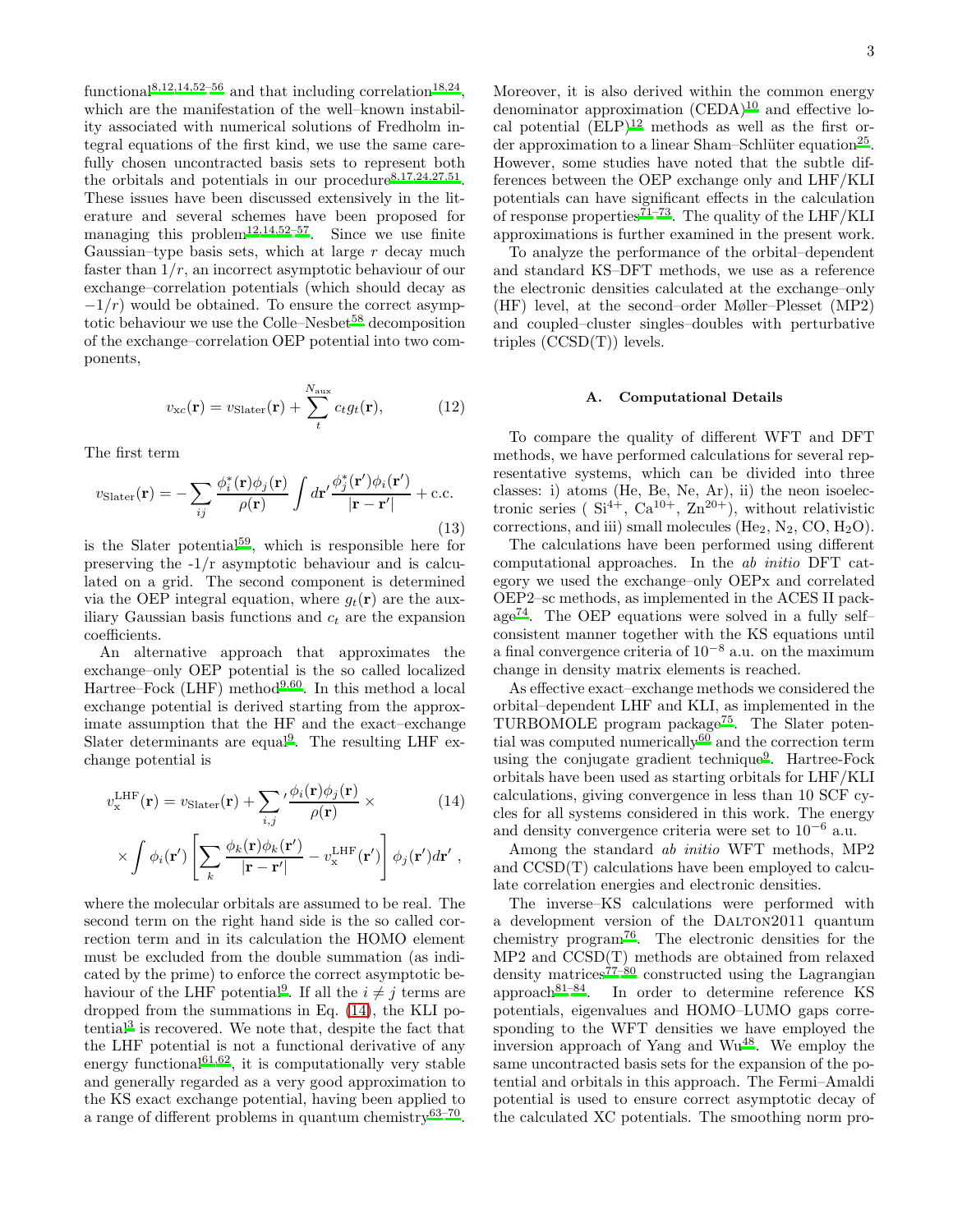cedure of Heaton–Burgess  $et$  al.<sup>[13](#page-9-24)[,57](#page-10-16)</sup> was employed with a regularisation parameter of  $10^{-5}$  and the calculations were considered converged when the gradient norm was below 10−<sup>8</sup> a.u. For further details see Refs. [42](#page-10-3)[,48.](#page-10-9) The HOMO energies and HOMO–LUMO gaps determined from these calculations for the MP2 and  $CCSD(T)$ densities are labelled KS[MP2] and KS[CCSD(T)], respectively.

#### *1. Basis-sets*

The selection of the basis sets in this work was mainly dictated by the requirement of smooth and well-behaved convergence of the OEP calculations. For this reason all basis sets were constructed by partial or full uncontraction of medium size (triple zeta) basis sets originally developed for correlated calculations. The choice of the basis functions and the de–contraction schemes were optimized to ensure a smooth behaviour of OEP potentials, especially because in all calculations where the KS potentials needs to be expanded in terms of Gaussian basis functions the same basis sets was employed for the potential expansion as for the molecular orbitals.

In more detail, an even tempered 20s10p2d basis was employed for He atom and He<sub>2</sub> molecule; the uncontracted ROOS–ATZP[85](#page-10-33) basis was used for Ne; for the Be atom the ROOS–ATZP basis set was used with s and p functions uncontracted; for Ar the uncontracted ROOS–  $ATZP<sup>85</sup>$  $ATZP<sup>85</sup>$  $ATZP<sup>85</sup>$  basis is used for s and p type basis functions, whereas for d and f orbitals we used the uncontracted aug-cc-pwCVQZ $^{86}$  $^{86}$  $^{86}$  basis set. The uncontracted cc–pVTZ basis set of Dunning[87](#page-10-35) was used for the molecular systems  $N_2$ , CO and  $H_2O$ . For the neon isoelectronic series members the following basis sets were used: in case of  $Si<sup>4+</sup>$ the ROOS–ATZP basis set with s and p functions uncontracted; for Ca<sup>10+</sup> ion we used uncontracted ROOS-ATZP basis set of Ne; the  $Zn^{20+}$  ion was calculated in the ROOS-ATZP basis set with s functions uncontracted and the g functions removed.

We remark that with this choice of the basis sets, especially for ionic systems, our HF and CCSD(T) results differ from benchmark results<sup>[88](#page-10-36)[,89](#page-10-37)</sup>. Nevertheless, because the main goal of the present work is to perform a relative (and mostly qualitative) comparison between different methods and because all the exchange-only as well as all the XC methods considered here have a similar basis set convergence behaviour (almost linear for exchange and cubic for correlation), the analysis of the different results is expected to be only slightly influenced by this issue. Thus, the present computational set up should allow fair comparison and assessment of the different approaches.

## III. RESULTS

In this section we compare a range of orbital– dependent exchange–only and exchange–correlation functionals with reference results from WFT methods. Different criteria are used to assess the quality of the approaches. Firstly in Section [III A,](#page-3-0) we assess the accuracy of the total energies delivered by each method. Then we consider in Section [III B](#page-4-0) the density differences (DRDs for atomic systems) relative to Hartree-Fock to assess both the impact of correlation and the effect of approximations in the derivation of KS-potentials on the electronic density obtained. Finally, in Section [III C](#page-6-0) we compare the HOMO-LUMO gaps and HOMO energies calculated for each approach.

#### <span id="page-3-0"></span>A. Total energies

The total ground state energies are presented in Table [I.](#page-4-1) For each method the mean absolute error (MAE) with respect to the reference values (Hartree-Fock and CCSD(T) results for exchange-only and exchangecorrelation methods, respectively) are also reported. The MAEs are separated for each class of systems (atoms, neon isoelectronic series, molecules). The total MAE is also reported in the last line of Table [I.](#page-4-1)

Considering exchange-only methods, we see that they all perform very similarly and are extremely close to the reference HF results. This finding indicates the high quality of these approaches for the description of energetic properties of electronic systems. In closer detail, we observe that the OEPx method delivers the smallest deviations from HF, as expected. Instead, because of the variational principle, LHF and KLI results are systematically slightly above the HF energy (except for case of He, which gives exactly the same energy, by definition). Nevertheless, the LHF and KLI approximations show reasonable agreement with the OEPx results for the neutral atomic and molecular systems, typical differences between HF and LHF/KLI being below 8 mH. Overall, the results of Table [I](#page-4-1) show that LHF and KLI have a fairly similar performance, with error measures approximately twice as large as OEPx. Moreover, the deviations obtained with LHF are slightly smaller than the ones yielded by KLI. In this respect, it should be noted that both methods employ the same (i.e. Hartree-Fock) total energy expression but different (non-variational) potentials. Thus, the difference between LHF and KLI originates only from self-consistent effects. In addition, it is worth noting that the KLI potential is not invariant with respect to orbital rotations, whereas the LHF energy is stable in this respect<sup>[9](#page-9-13)</sup>.

Considering the full exchange-correlation approaches we can see that the OEP2-sc method reproduces MP2 results quite well and both have small deviations with respect to CCSD(T), with a total MAE of about 10-12 mH. This behaviour can be attributed to the fact that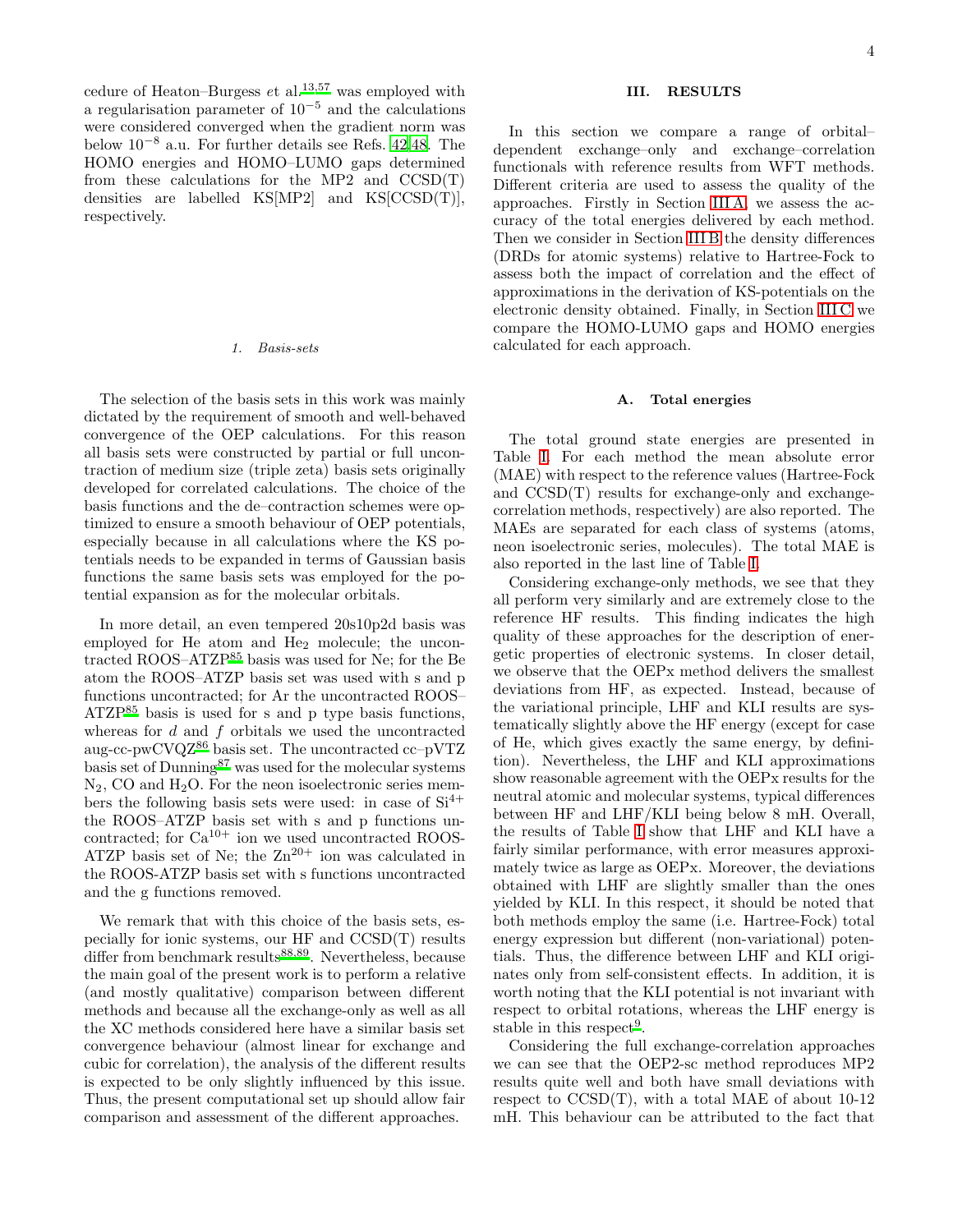|                     | X-only methods |      |            |         |              | XC methods |           |  |
|---------------------|----------------|------|------------|---------|--------------|------------|-----------|--|
| System              | HF             | OEPx | <b>LHF</b> | KLI     | CCSD(T)      | MP2        | $OEP2-sc$ |  |
| He                  | $-2.8617$      | 0.0  | 0.0        | 0.0     | $-2.9025$    | 5.6        | 5.6       |  |
| Be                  | $-14.5730$     | 0.6  | 0.6        | 0.7     | $-14.6619$   | 19.9       | 19.7      |  |
| Ne                  | $-128.5466$    | 1.6  | $2.3\,$    | 2.2     | $-128.9000$  | 7.5        | $5.9\,$   |  |
| $Si4+$              | $-285.1801$    | 1.2  | 7.7        | 7.7     | $-285.3462$  | 2.4        | 2.1       |  |
| $Ca^{10+}$          | $-640.3120$    | 1.9  | 3.1        | 3.3     | $-640.5276$  | 3.1        | $3.0\,$   |  |
| $\rm Zn^{20+}$      | $-1552.5576$   | 0.8  | $2.5\,$    | $2.9\,$ | $-1552.7104$ | 1.4        | 1.4       |  |
| Ar                  | $-526.8165$    | 5.3  | 7.1        | 7.2     | $-527.4575$  | 23.9       | 22.0      |  |
| He <sub>2</sub>     | $-5.7234$      | 0.0  | 0.0        | 0.0     | $-5.8051$    | 11.1       | 11.1      |  |
| $\mathrm{N}_2$      | $-108.9847$    | 5.3  | $7.5\,$    | 7.7     | $-109.4763$  | 20.1       | 11.6      |  |
| CO                  | $-112.7816$    | 5.2  | $7.2\,$    | 7.4     | $-113.2574$  | 23.5       | 14.5      |  |
| $H_2O$              | $-76.0578$     | 2.0  | 3.2        | 3.5     | $-76.3869$   | 14.9       | 12.7      |  |
| $MAE_{ato}$         |                | 1.9  | $2.3\,$    | 2.5     |              | 14.2       | 13.3      |  |
| MAE <sub>iso</sub>  |                | 1.4  | $3.6\,$    | 4.0     |              | 3.6        | 3.1       |  |
| $\rm MAE_{\rm mol}$ |                | 3.1  | 4.5        | 4.6     |              | 17.4       | 12.5      |  |
| $MAE_{tot}$         |                | 2.2  | 3.7        | 3.9     |              | 12.1       | 10.0      |  |

<span id="page-4-1"></span>TABLE I: Total energies (in Hartree) for Hartree-Fock and CCSD(T) methods. Differences (in mHartree) from these reference values are shown for several exchange-only (X-only) and exchange-correlation methods, respectively. Mean absolute errors (MAE) are reported for all systems as well as for the atomic, neon isoelectronic series and the molecular systems.

OEP2-sc has a second-order correlation potential based on the MBPT $(2)$  type energy functional. Interestingly, the OEP2-sc MAEs are also slightly lower than the MP2 ones, which may be a result of the correlation effects included in the orbitals by relaxation during the selfconsistent solution of the KS-OEP equations. Examining the differences between the errors for different classes of systems, it is interesting to note that the neon isoelectronic series gives MAEs 4-5 times smaller than the ones for the atomic and molecular systems, for both the MP2 and OEP2-sc methods. This result can be understood from the relatively simple behaviour of the correlation energies for the heavier ions<sup>88,89</sup>, which are very well described by second-order perturbation theory.

### <span id="page-4-0"></span>**B.** Density-based Analysis

For a more detailed comparison about the potential of orbital-dependent methods, we directly compare the DRD distributions calculated relative to the HF radial densities for the atomic systems. This allows us to inspect the influence of correlation effects on the density.

In Figure 1 we compare DRDs for the neon atom, calculated using orbital-dependent KS functionals (OEPx, KLI, LHF and OEP2-sc; top panel) and wave function theory methods (MP2 and  $CCSD(T)$ ; middle panel). We also report, for comparison, (semi-)local standard DFT methods (SVWN5<sup>46,90</sup>, BLYP<sup>47,91</sup>; bottom panel). The  $CCSD(T)$  plots are our reference results.

Examining the plots we note that the OEP<sub>x</sub> DRD is flat and almost overlaps with the x-axis (the OEPx density is almost identical to HF one). Including correlation in the orbital-dependent calculations at the OEP2-sc level provides a DRD that closely resembles the reference  $MP2$  and  $CCSD(T)$  results. The SVWN5 and BLYP results in Figure 1 show a similar behaviour to the reference  $CCSD(T)$  DRD, except for their amplitudes, which are much larger than the  $CCSD(T)$  results. However, this reasonable overall behaviour arises because dynamic correlation effects are represented mainly by the exchangeonly S and B88 functionals, which dominate DRDs obtained from the total exchange-correlation SVWN5 and BLYP calculations respectively  $44,45$ .

Interestingly, the LHF and KLI DRDs in Figure 1 are not as flat as may be expected based on the analysis of their total energies as presented in Section III A. It appears that for  $r < 1$ . a.u. the LHF/KLI approximations lead to substantial differences in the DRDs relative to HF but that their accuracy improves rapidly as  $r$ increases. Furthermore, these errors give rise to a DRD profile that to some extent mimics correlation effects at small  $r$ . Examining the top panel in Figure 1 we see that first downward peak (at  $r \approx 0.08$  a.u.) is also present in the SVWN5 result. This peak corresponds to a large density deviation at the nucleus (i.e. LHF/KLI has less density at the nucleus than HF): however due to the radial factor in Eq.  $(1)$  it appears as a small peak at finite  $r$  (see also section III B 2). The following upward peak (at  $r \approx 0.28$  a.u.) in the inter-shell region closely resembles the one of OEP-sc, MP2 and reference  $CCSD(T)$ . The outer features of the correlated DRDs are however not mimicked at the KLI/LHF level. Similar observations were made by Teale and Tozer in Ref. 73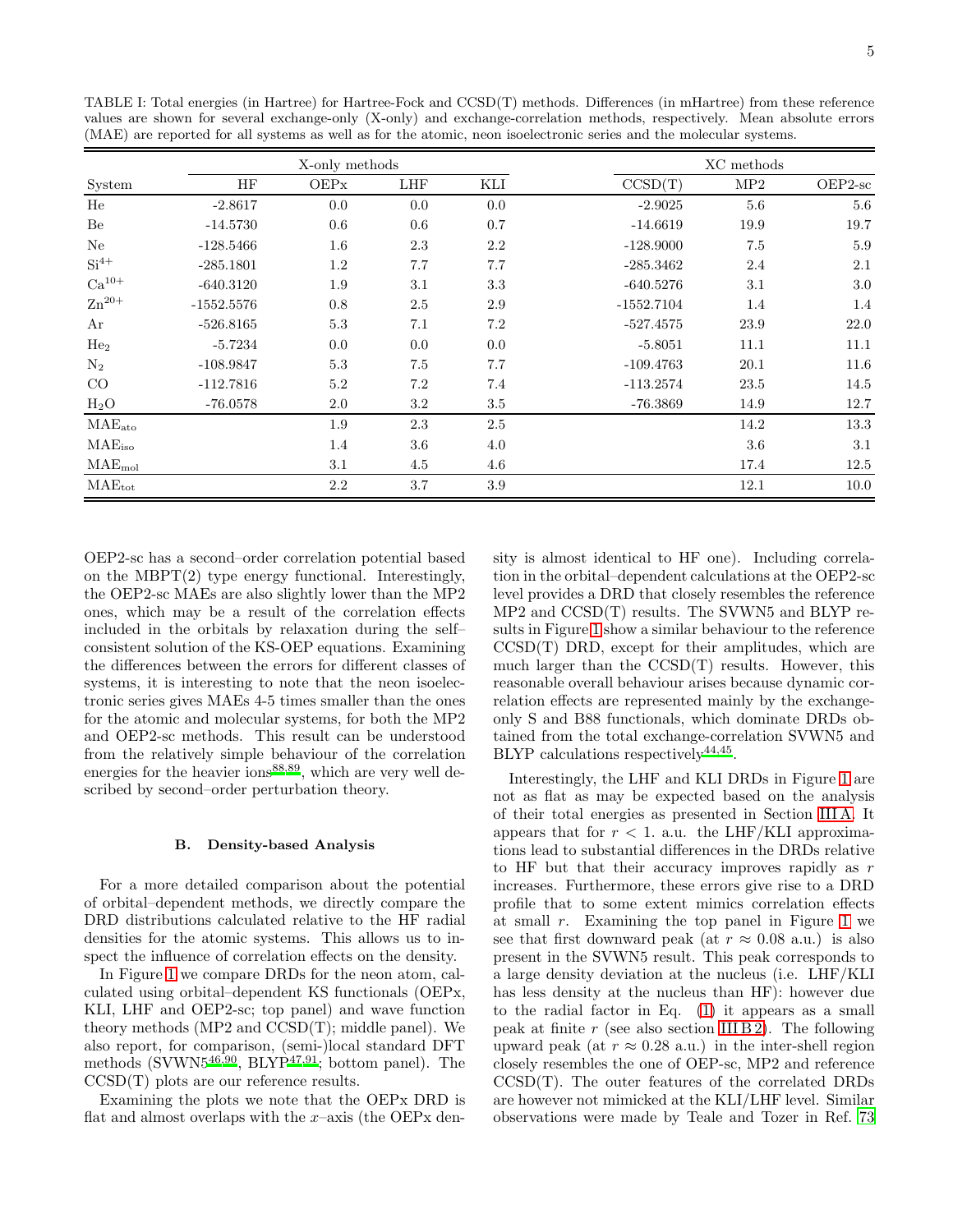

6



<span id="page-5-0"></span>FIG. 1: Difference radial density distributions (DRD; see Eq. [\(1\)](#page-0-0)) for the neon atom, calculated using orbital– dependent OEP–DFT functionals (top panel) wave function theory (WFT) methods (middle panel) and semi-local standard DFT methods (bottom panel).

and used to interpret the fact that LHF and KLI approaches yielded unexpectedly accurate NMR shielding constants in Refs.  $71 \text{ and } 72$  $71 \text{ and } 72$ . Whilst energetically the LHF and KLI approximations are reasonably accurate their potentials are not the functional derivative of the orbital–dependent exchange energy with respect to the density. Instead errors (relative to OEPx) associated with the approximations used in their derivation lead to potentials that give rise to densities with errors at small  $r$  in the core and near valence regions, as manifested in the DRDs. The results here may go some way to further explaining the results in Refs. [71](#page-10-24) and[72](#page-10-40) for NMR parameters, since these properties are sensitive only to regions close to nuclei and in these areas the LHF and KLI results mimic correlation effects. This may explain why the calculated values exhibit a quality closer to correlated GGA results than to OEPx.

## *1. Neon isoelectronic series*

To analyse the behaviour of the different approximations in more detail, we present similar plots for a few members of the neon isoelectronic series i.e.  $Si^{4+}$ ,  $Ca^{10+}$ ,  $\text{Zn}^{20+}$  and Ne atom in Figure [2](#page-5-1). For clarity we present results obtained from different methods in separate panels. Moreover, we do not report KLI and OEPx results here, because they are essentially indistinguishable from



<span id="page-5-1"></span>FIG. 2: Difference radial density distributions (DRD; see Eq. [\(1\)](#page-0-0)) for the Ne atom and a few members of the neon isoelectronic series  $(Si^{4+}, Ca^{10+}$  and  $Zn^{20+}$ ), calculated using orbital–dependent OEP–DFT functionals (OEP2-sc, KLI and LHF), wave function theory methods  $(MP2 \text{ and } CCSD(T))$ and semi-local standard DFT methods (SVWN5, BLYP). Note that on the x-axes the radial coordinate  $r$  has been scaled by the nuclear charge, Z.

LHF and HF results, respectively, on the scale presented. We observe that a clear trend can be distinguished for CCSD(T) and MP2. The DRDs become, of course, more compact with increasing Z values (note that in the plot  $Zr$  is reported on the x-axis). At the same time the height of the different peaks is reduced with Z. This trend is more accentuated for core features that are almost invisible (on this scale) already for  $Ca^{10+}$ . The reference trend is well reproduced by the OEP2-sc calculations. Thus, this method proves to describe the change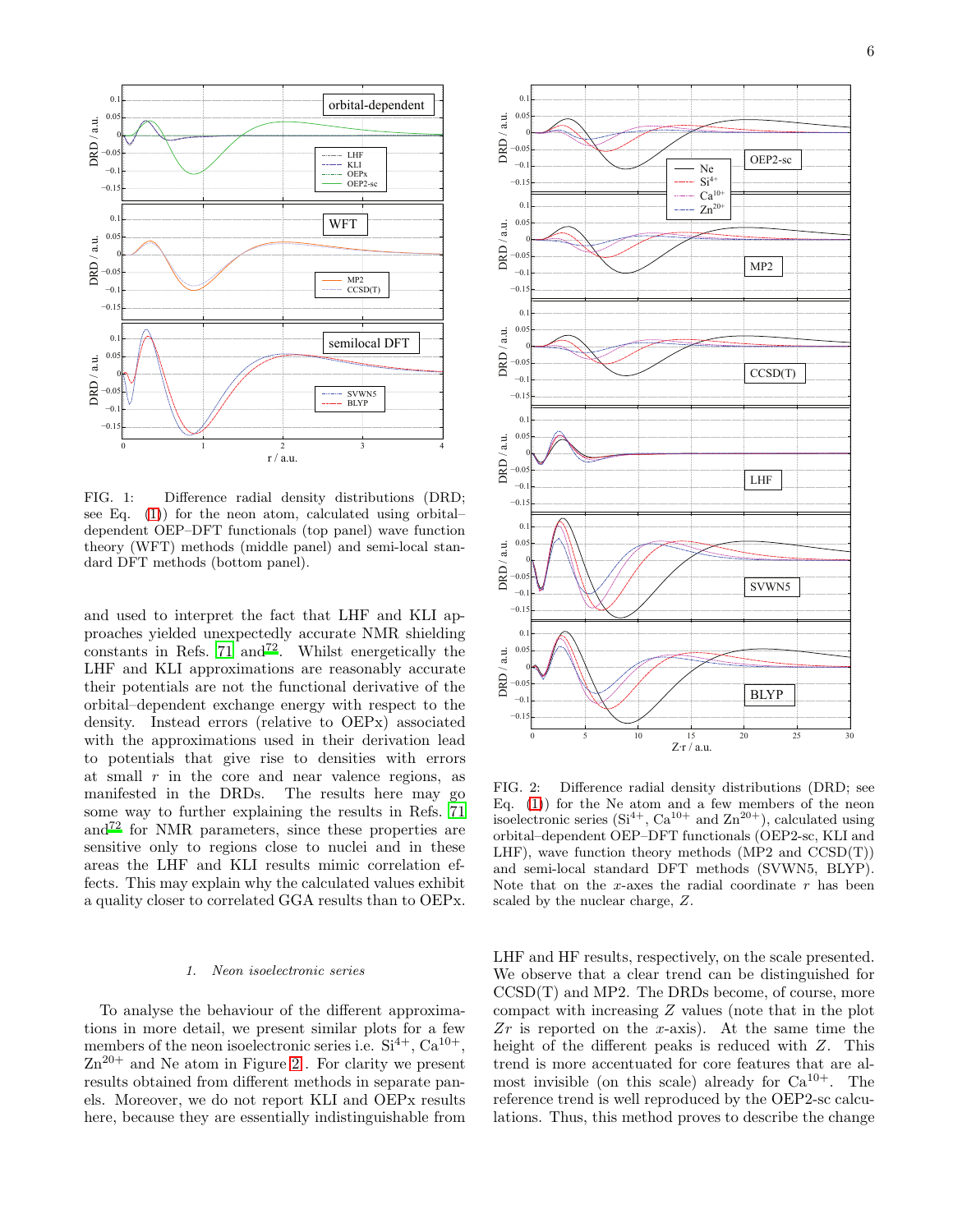in correlation effects on increasing Z with good accuracy and reliability.

The same trend is also qualitatively reproduced by pure DFT functionals. However, these approaches fail to give a correct quantitative description of the DRDs of the different members of the isoelectronic series: i) the amplitude of the oscillations is overestimated , ii) the decrease of the peak height with Z is slower and iii) an additional downward peak is observed near the origin.

In contrast, the LHF calculations display a completely different behaviour. In this case, in fact, the DRD peak position is almost fixed at  $Zr \approx 2.5 - 2.8$  a.u. and the amplitude of the DRD oscillations is almost constant (actually slightly increasing with increasing values of Z). This is opposite to what can be expected on the basis of the accurate CCSD(T) calculations and so the effect of LHF mimicking correlation breaks down as Z increases. These results show therefore that the LHF potential does not in general include proper correlation effects, as expected from an orbital–dependent exchange-only method. Rather, the features of the DRD plots can be traced back to some limitations of the correction term which cannot mimic accurately the exact-exchange response term in the 1s-2s inter-shell region. On the other hand, the fact that the DRD profiles are almost independent from Z and vanish in the valence region means that the LHF potential deviation from the OEPx potential is only due to an almost constant term near the core region. This error is therefore quite systematic and LHF can be safely used as a reasonable approximation to investigate exact-exchange in heavy ions.

# <span id="page-6-1"></span>*2. Molecules*

The density-based analysis presented so far for atoms using DRDs, can be carried out also for molecules by considering density differences just along one line. To show this we report in Figure [3](#page-6-2) the density difference along the molecular axis of a CO molecule, relative to HF, for different theoretical approaches. The shape of the accurate MP2 and CCSD(T) density differences reflects a depletion of the density around the carbon atom and an increase around the oxygen atom relative to HF. This in turn reflects the fact that HF theory predicts a qualitatively incorrect dipole moment for CO (−0.104 a.u. for HF compared with  $+0.111$  a.u. for MP2), which is corrected in the correlated methods by a redistribution of charge. We see once again that the OEP2-sc method can reproduce the reference CCSD(T) and MP2 results with good accuracy. In contrast, both LHF and the conventional DFT functionals show large densitydifference peaks around nuclei which are however also present in atomic systems, see Section [III B.](#page-4-0) The LHF density-difference profile has qualitatively more in common with SVWN5 whereas in BLYP the peaks near the nuclei are of opposite sign. This is consistent with the



<span id="page-6-2"></span>FIG. 3: Difference total density distributions (along the molecular axis) relative to HF, for the CO molecule, calculated using orbital–dependent OEP–DFT functionals (top panel) wave function theory methods (middle panel) and semi-local standard DFT methods (bottom panel).

analysis in Ref. [73.](#page-10-25)

# <span id="page-6-0"></span>C. KS HOMO-LUMO gaps and Ionization Potentials

To complete our analysis we consider the KS HOMO– LUMO gaps and HOMO energies delivered by each of the methods in comparison with accurate values obtained from  $KS[CCSD(T)]$  calculations. The latter have been used here as reference values for the orbital energies and energy-gaps to allow a direct comparison between all of the methods using the same finite Gaussian basis sets. For many of the systems considered here benchmark estimates of the orbital energies may be found in Refs. [92](#page-10-41)– [97](#page-11-0). However, these values are calculated using a range of different basis sets and different methodologies to obtain accurate densities, making consistent comparisons with our data difficult. Nonetheless we note that our values are broadly consistent with those in Refs. [92](#page-10-41)[–97.](#page-11-0)

The KS HOMO–LUMO gaps for each approach are presented in Table [II.](#page-7-0) The exchange-only methods show in general an overestimation with respect to the KS[CCSD(T)] values. However, for argon and beryllium the opposite trend is obtained. This shows that the correlation effects are subtle in this context and cannot be easily predicted. For the atomic and ionic systems the LHF and KLI gaps are rather close to the OEPx ones. For molecules the gaps are reduced compared to OEPx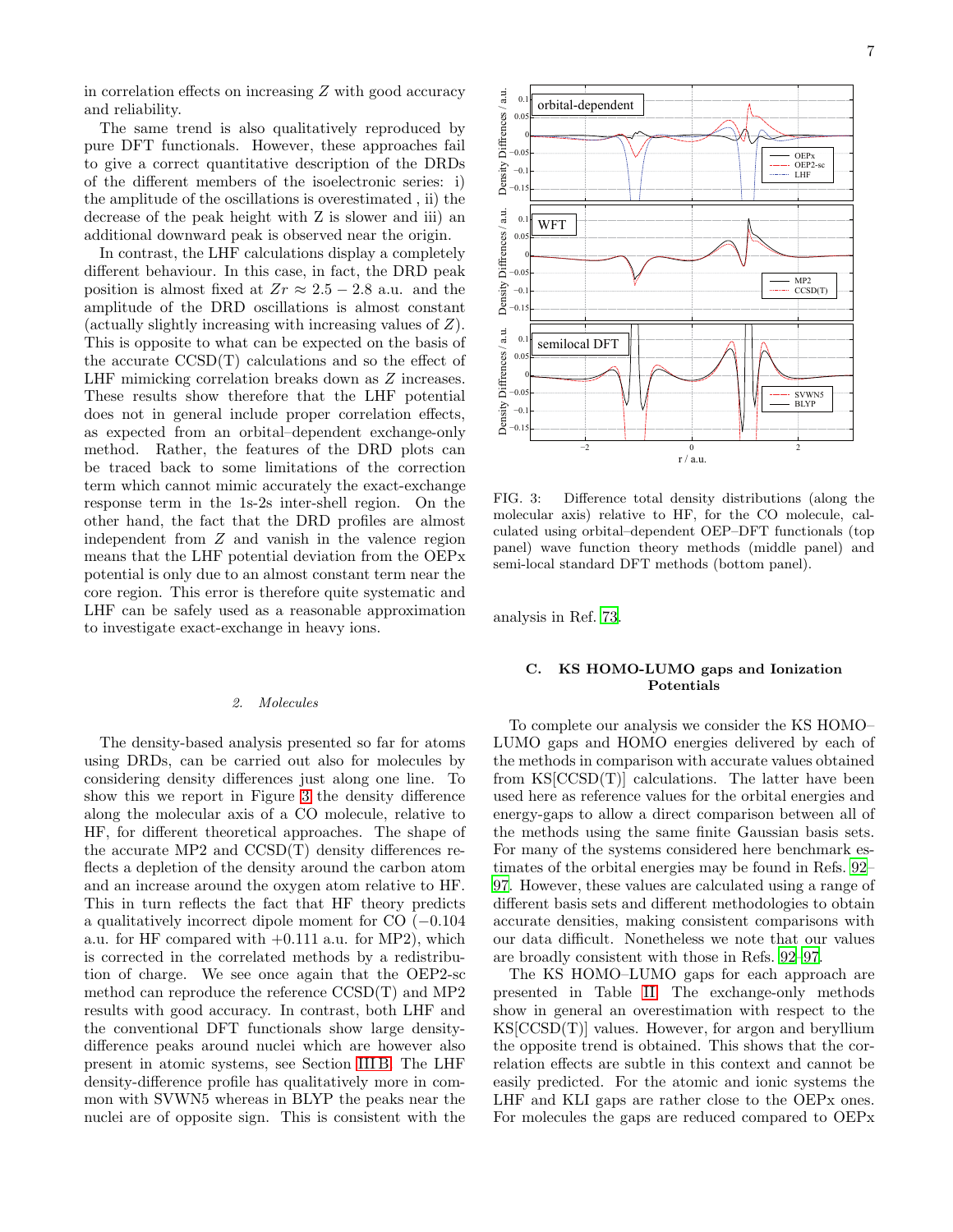| to neutral atoms (ato), the members of the neon isoelectronic series (iso) and molecular systems (mol). |         |         |         |         |         |             |  |
|---------------------------------------------------------------------------------------------------------|---------|---------|---------|---------|---------|-------------|--|
| System                                                                                                  | OEPX    | OEP2-sc | KLI     | LHF     | KS[MP2] | KS[CCSD(T)] |  |
| He                                                                                                      | 21.60   | 21.32   | 21.67   | 21.67   | 21.33   | 21.21       |  |
| Be                                                                                                      | 3.57    | 3.64    | 3.54    | 3.54    | 3.63    | 3.61        |  |
| Ne                                                                                                      | 18.48   | 16.45   | 18.47   | 18.48   | 16.81   | 17.00       |  |
| $Si4+$                                                                                                  | 104.02  | 100.61  | 105.11  | 105.11  | 102.37  | 102.45      |  |
| $Ca^{10+}$                                                                                              | 348.35  | 346.03  | 349.43  | 349.43  | 346.13  | 346.17      |  |
| $\rm Zn^{20+}$                                                                                          | 1056.56 | 1046.56 | 1055.78 | 1055.76 | 1052.45 | 1052.43     |  |
| Ar                                                                                                      | 11.41   | 11.43   | 11.06   | 11.09   | 11.45   | 11.51       |  |
| He <sub>2</sub>                                                                                         | 21.28   | 21.02   | 20.82   | 20.82   | 20.43   | 20.31       |  |
| $\rm N_2$                                                                                               | 9.21    | 8.37    | 8.73    | 8.78    | 8.41    | 8.51        |  |
| $_{\rm CO}$                                                                                             | 7.77    | 7.22    | 7.32    | 7.31    | 7.27    | 7.25        |  |
| $H_2O$                                                                                                  | 8.47    | 7.51    | 8.52    | 8.32    | 7.55    | 7.71        |  |
| $\rm MARE_{ato}$                                                                                        | $3.1\%$ | $1.3\%$ | $4.2\%$ | $4.1\%$ | $0.7\%$ |             |  |
| $\rm MARE_{\rm iso}$                                                                                    | $0.9\%$ | $0.8\%$ | 1.3%    | $1.3\%$ | $0.0\%$ |             |  |
| $\mathrm{MARE}_{\mathrm{mol}}$                                                                          | $7.5\%$ | 2.0%    | $4.1\%$ | $3.6\%$ | $1.0\%$ |             |  |

 $\text{MARE}_{\text{tot}}$  and  $4.1\%$  and  $1.4\%$  and  $3.4\%$  and  $3.2\%$  and  $0.6\%$ 

<span id="page-7-0"></span>TABLE II: HOMO–LUMO gaps (in eV) from various methods (see text for further details). Mean absolute relative errors (MARE) with respect to KS[CCSD(T)] values are presented for the full set of systems as well as for the subsets corresponding

and so move closer to the KS[CCSD(T)] values, leading to an overall reduction in the error measures: the mean absolute relative error for molecules  $(MARE_{mol})$  is reduced from 7.5% in OEPx to 3.6% in LHF.

The OEP2-sc method leads to a substantial improvement of the HOMO-LUMO gaps, thanks to the inclusion of correlation. In particular it yields smaller gaps than OEPx for all the systems except beryllium and argon, in line with the reference values. Thus, it appears to be able to provide a qualitatively correct description of correlation effects in all systems, unlike conventional DFT correlation functionals which always increase the HOMO-LUMO gap<sup>[25](#page-9-23)</sup>. However, this result may benefit from a strong cancellation of systematic errors as indicated by the analysis of HOMO energies (see below). Moreover, the OEP2-sc correlated approach leads for many systems to a too strong reduction of the gap, resulting in an underestimation of the KS[CCSD(T)] values. This makes it somewhat further from the KS[CCSD(T)] values than KS[MP2]. This finding supports the idea that OEP2 sc results for the HOMO–LUMO gap should be treated with caution and may also indicate that the orbital relaxation effects incorporated in OEP2-sc have a significant effect on determining the Kohn–Sham eigenvalue spectrum. Nevertheless, overall OEP2-sc is the best of the DFT approaches considered in the present work and is substantially more accurate than typical conventional DFT functionals.

In Table [III](#page-8-0) we present the HOMO energies together with their MAREs, obtained with the same methods as in Table [II.](#page-7-0) In this case, all the exchange–only methods (HF, LHF, KLI, OEPx) perform rather well compared with KS[CCSD(T)] and with similar accuracy

(MAR $E_{tot}$  below 9%). The KLI and LHF HOMO energies are very close to each other and slightly closer to the  $KS[CCSD(T)]$  values, whereas OEPx is slightly more similar to HF, consistent with the results in the previous sections. On the other hand, the correlated OEP method (OEP2-sc), despite being the best DFT approach, provides only slightly more accurate results relative to  $KS[CCSD(T)]$  than OEPx. In fact, its  $\text{MARE}_{\text{tot}}$  is 8% and thus much larger than for KS[MP2]  $(MARE<sub>tot</sub>=1.5%)$ . Considering the molecular results, the  $\text{MARE}_{\text{mol}}$  value is much larger for OEP2-sc than for KS[MP2] and the individual values are substantially different to the KS[CCSD(T)] reference values. Orbital energies are particularly sensitive to the quality of the underlying exchange-correlation potentials and these results indicate that the OEP2-sc potential may be improved in this respect. This is particularly clear when comparing the OEP2-sc and KS[MP2] HOMO eigenvalues. The densities for these two approaches are typically very similar (see Figures [1-](#page-5-0) [3\)](#page-6-2), whilst their HOMO eigenvalues differ substantially. For  $N_2$  and  $H_2O$  the effect of OEP2-sc correlation is to make the HOMO eigenvalue more negative than OEPx, whilst the reference values are more positive. Given the sensitivity of the HOMO eigenvalue to the exchange–correlation potential this type of comparison may be a useful further test of other ab initio DFT functionals.

## IV. CONCLUSIONS

In this work we have presented a density-difference based analysis of orbital–dependent exchange and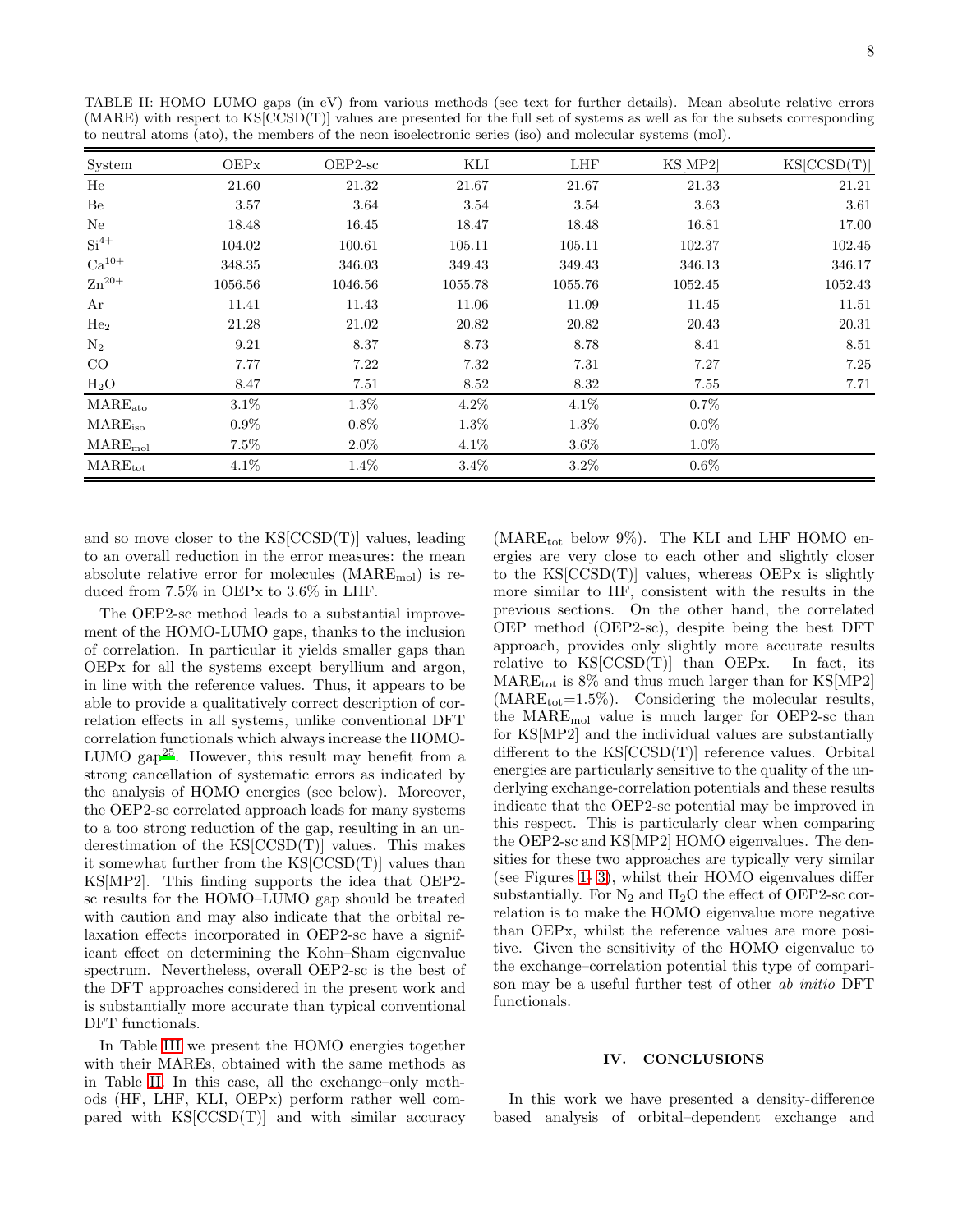<span id="page-8-0"></span>TABLE III: HOMO energies (in eV) obtained from various methods (see text for further details). Mean absolute relative errors with respect to the  $\text{KS}[\text{CCSD}(T)]$  values are also presented for the full set of systems as well as for the subsets corresponding to neutral atoms (ato), the members of the neon isoelectronic series (iso) and molecular systems (mol).

|                            | OEPx       | $OEP2-sc$  | KLI        | <b>LHF</b> | HF         | KS[MP2]    | KS[CCSD(T)] |
|----------------------------|------------|------------|------------|------------|------------|------------|-------------|
| He                         | $-24.98$   | $-24.70$   | $-24.99$   | $-24.99$   | $-24.99$   | $-24.68$   | $-24.56$    |
| Be                         | $-8.41$    | $-8.66$    | $-8.34$    | $-8.41$    | $-8.42$    | $-9.07$    | $-9.43$     |
| Ne                         | $-23.15$   | $-20.97$   | $-23.11$   | $-23.12$   | $-23.14$   | $-21.01$   | $-21.14$    |
| $Si4+$                     | $-168.53$  | $-161.40$  | $-168.46$  | $-168.47$  | $-168.52$  | $-164.08$  | $-164.16$   |
| $Ca^{10+}$                 | $-593.40$  | $-590.37$  | $-593.33$  | $-593.33$  | $-593.38$  | $-586.49$  | $-586.51$   |
| $\rm Zn^{20+}$             | $-1847.95$ | $-1823.08$ | $-1843.90$ | $-1843.88$ | $-1847.93$ | $-1826.46$ | $-1826.30$  |
| Ar                         | $-16.07$   | $-15.66$   | $-16.03$   | $-16.06$   | $-16.08$   | $-15.47$   | $-15.58$    |
| He <sub>2</sub>            | $-24.98$   | $-24.70$   | $-24.83$   | $-24.83$   | $-24.98$   | $-22.74$   | $-22.62$    |
| $\rm N_2$                  | $-17.16$   | $-18.30$   | $-17.12$   | $-17.08$   | $-16.67$   | $-14.93$   | $-13.96$    |
| CO                         | $-15.02$   | $-14.65$   | $-15.01$   | $-14.97$   | $-15.07$   | $-13.56$   | $-13.17$    |
| $H_2O$                     | $-13.70$   | $-14.25$   | $-13.58$   | $-13.66$   | $-13.75$   | $-11.44$   | $-11.53$    |
| $\rm MARE_{\rm ato}$       | $6.3\%$    | 2.5%       | 6.4%       | $6.2\%$    | $6.3\%$    | $1.4\%$    |             |
| $\rm MARE_{\rm iso}$       | 1.7%       | $0.8\%$    | 1.6%       | 1.6%       | $1.7\%$    | $0.0\%$    |             |
| $\rm MARE_{\rm mol}$       | $16.6\%$   | $18.8\%$   | $16.0\%$   | 16.1%      | 15.9%      | $2.8\%$    |             |
| $\text{MARE}_{\text{tot}}$ | 8.8%       | $8.0\%$    | 8.6%       | 8.5%       | 8.5%       | $1.5\%$    |             |

exchange-correlation functionals in KS-DFT. The use of *ab initio* DFT methods via the OEP approach gives a partitioning of exchange and correlation contributions much more in line with standard ab initio WFT methods. Comparison of OEP<sub>x</sub> and HF densities showed that exact-exchange-only DFT densities are very similar to those obtained from HF. This is also reflected in the comparison of their energies and HOMO eigenvalues. We also considered the LHF and KLI approximations to OEPx. These approaches deliver exchange and total energies that are close to that of OEPx and HF, however, examination of DRDs relative to HF revealed substantial differences between the LHF/KLI and HF densities. In particular, their densities differ in the core and innervalence regions close to nuclei. Although they remain accurate in the outer valence and asymptotic regions.

To assess the accuracy of exchange-correlation functionals the DRDs associated with MP2 and CCSD(T) theories were constructed and compared with standard DFT results and the correlated OEP2-sc approach for the neon atom and three members of the neon isoelectronic series. The standard DFT distributions showed a reasonable qualitative reproduction of the  $CCSD(T)$ DRDs though their amplitudes were not highly accurate. The OEP2-sc method delivers results of good accuracy very close to the MP2 DRDs, as may be expected. Interestingly, for neon the LHF and KLI DRDs show features close to the nucleus that appear to mimic correlation effects in that region. To examine this further the  $Si^{4+}$ ,  $Ca^{10+}$  and  $Zn^{20+}$  members of the neon isoelectronic series were investigated. Here similar conclusions were obtained for the standard DFT functionals which qualitytively reproduce the MP2 and CCSD(T) DRDs and also

for the OEP2-sc method which closely reproduces the WFT DRDs as Z increases. However, for LHF and KLI as  $Z$  increases the qualitative behaviour of the DRDs is different, exhibiting peaks close to the nucleus that are almost unchanged with  $Z$ . This indicates that the mimicking of correlation in LHF and KLI is not a general feature but rather derives from systematic errors of the correction term in the inter-shell region.

To investigate further, density differences for the CO molecule were considered. Again OEPx was found to give density differences close to HF and OEP2-sc gave density differences close to those from WFT methods. However, LHF/KLI were found to have a different behaviour near the nuclei, in agreement with the analysis of the isoelectronic series and the one in Ref. 73. Accidentally, this behaviour is slightly similar to that of the conventional exchange–correlation functionals and may go someway towards explaining the observations for NMR shielding calculations in Refs. 71,72.

Finally the HOMO–LUMO gaps and HOMO energies were considered for each of the methods. The results were compared with values calculated corresponding to  $\alpha$  accurate  $\text{CCSD(T)}$  electronic densities via the approach of Ref. 48. These quantities were found to be a sensitive probe of the quality of the approaches. In general, the analysis revealed that correlation effects are quite complex for these properties, giving different trends for different systems, and that an accurate description of correlation contributions is important for accurate results. In particular, the study of the HOMO energies indicated that even at the OEP2-sc level there are evident limitations in the description of the correlation potential, so that relatively poor improvements with respect to the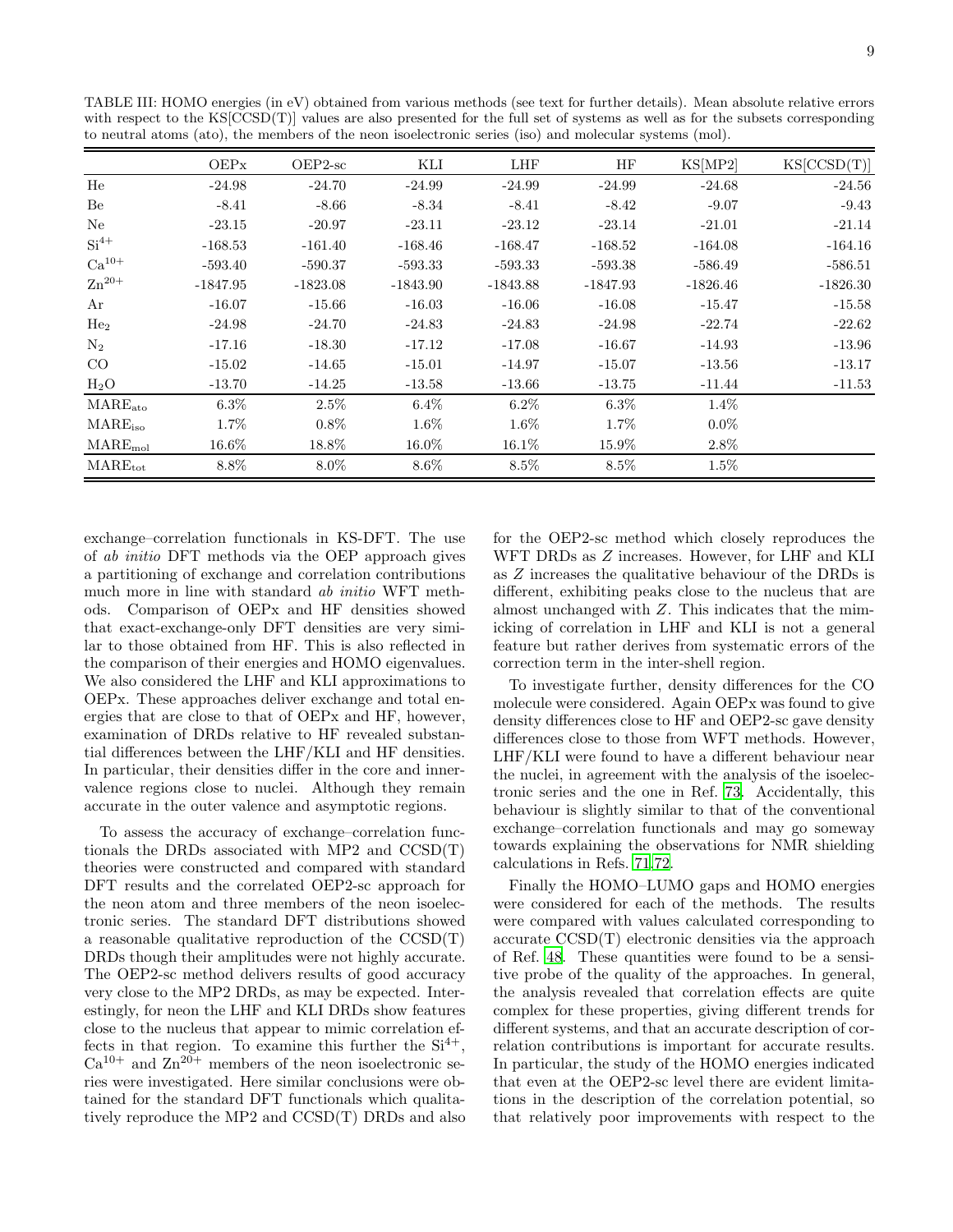OEPx results can be achieved. This could be partially connected to the finite basis set implementation of the correlated OEP procedure, in which the choice of basis set used for the calculations play a crucial role in the description of subtle correlation effects visible in HOMO energies. Nevertheless, these limitations may be thought to be mainly systematic and are thus often hidden by error cancellation effects, as in the case of HOMO–LUMO gaps.

Overall, our results show that the ab initio DFT OEPx and OEP2-sc approaches provide density-functional exchange and correlation energies that are similar to those in traditional wave function approaches. We have also shown that care must be taken when applying the LHF and KLI approximate exchange approaches. Whilst these approximations may be accurate in terms of their energies they can show important differences in the densities and HOMO–LUMO gaps they produce. Nevertheless it has been recently shown that LHF KS orbital energies yield very accurate TD-DFT excitation energies for a wide class of molecular systems<sup>[68](#page-10-42)</sup>. Finally, good consistency between the OEP2-sc and KS[CCSD(T)] results was observed, supporting the idea that this method can be used as a benchmark against which to test new density functional approximations. Although, a deeper analysis

- <span id="page-9-0"></span><sup>1</sup> W. Kohn and L. J. Sham, Phys. Rev.  $140$ , A1133 (1965).
- <span id="page-9-1"></span> $2$  P. Hohenberg and W. Kohn, Phys. Rev. 136, B864 (1964).
- <span id="page-9-2"></span> $3$  J. B. Krieger, Y. Li, and G. J. Iafrate, Phys. Lett. A  $146$ , 256 (1990).
- $4$  E. Engel and S. H. Vosko, Phys. Rev. A  $47$ , 2800 (1993).
- <sup>5</sup> T. Grabo, T. Kreibich, S. Kurth, and E. K. U. Gross, in *The Strong Coulomb Correlations and Electronic Structure Calculations: Beyond Local Density Approximations*, edited by V. Anisimov (Gordon and Breach, London, 1999).
- <span id="page-9-18"></span> $6$  A. Görling, Phys. Rev. Lett. 83, 5459 (1999).
- <span id="page-9-19"></span>7 S. Ivanov, S. Hirata, and R. J. Bartlett, Phys. Rev. Lett. 83, 5455 (1999).
- <span id="page-9-20"></span><sup>8</sup> S. Hirata, S. Ivanov, I. Grabowski, R. J. Bartlett, K. Burke, and J. D. Talman, J. Chem. Phys. 115, 1635 (2001).
- <span id="page-9-13"></span> $9$  F. Della Sala and A. Görling, J. Chem. Phys. 115, 5718 (2001).
- <span id="page-9-22"></span> $10$  O. V. Gritsenko and E. J. Baerends, Phys. Rev. A 64, 042506 (2001).
- $11$  F. Della Sala and A. Görling, J. Chem. Phys. 118, 10439 (2003).
- <span id="page-9-21"></span><sup>12</sup> V. N. Staroverov, G. E. Scuseria, and E. R. Davidson, J. Chem. Phys. 125, 081104 (2006).
- <span id="page-9-24"></span><sup>13</sup> T. Heaton-Burgess, F. A. Bulat, and W. Yang, Phys. Rev. Lett. 98, 256401 (2007).
- <span id="page-9-3"></span> $14$  A. Heßelman, A. W. Götz, F. Della Sala, and A. Görling, J. Chem. Phys. 127, 054102 (2007).
- <span id="page-9-4"></span> $15$  A. Görling and M. Levy, Phys. Rev. A 50, 196 (1994).
- <span id="page-9-8"></span><sup>16</sup> I. Grabowski, S. Hirata, S. Ivanov, and R. J. Bartlett, J. Chem. Phys. 116, 4415 (2002).
- <span id="page-9-10"></span><sup>17</sup> R. J. Bartlett, I. Grabowski, S. Hirata, and S. Ivanov, J. Chem. Phys. 122, 034104 (2005).

of the HOMO eigenvalues from this approach indicated that some limitations exist also for this advanced method and further work will be needed to improve the description of subtle correlation effects.

### Acknowledgments

It is a pleasure to dedicate this work to Prof. Rodney J. Bartlett on the occasion of his 70th birthday. We would like to thank Rod for sharing his ideas, many stimulating discussions, and for giving two of us (I.G, Sz.S) the opportunity to work together at the Quantum Theory Project.

This work was partially supported by the Polish Committee for Scientific Research MNiSW under Grant no. N N204 560839, the National Science Center under Grant No. DEC-2012/05/N/ST4/02079, and the European Research Council (ERC) Starting Grant FP7 Project DE-DOM, Grant No. 207441. A. M. T. gratefully acknowledges support via the Royal Society University Research Fellowship scheme. We thank TURBOMOLE GmbH for providing the TURBOMOLE program package and M. Margarito for technical support.

- <span id="page-9-14"></span><sup>18</sup> I. Grabowski and V. Lotrich, Mol. Phys. **103**, 2087 (2005).<br><sup>19</sup> P. Mori-Sánchez, O. Wu, and W. Yang, J. Chem. Phys.
- <span id="page-9-16"></span><sup>19</sup> P. Mori-S´anchez, Q. Wu, and W. Yang, J. Chem. Phys. 123, 062204 (2005).
- <sup>20</sup> A. Heßelman, J. Chem. Phys. 122, 244108 (2005).
- <span id="page-9-17"></span> $^{21}$  H. Jiang and E. Engel, J. Chem. Phys.  $123$ ,  $224102$  (2005).
- <span id="page-9-15"></span><sup>22</sup> I. V. Schweigert, V. F. Lotrich, and R. J. Bartlett, J. Chem. Phys. 125, 104108 (2006).
- $^{23}$  D. Bokhan and R. J. Bartlett, Chem. Phys. Lett.  $\bf 427,\,466$ (2006).
- <span id="page-9-11"></span><sup>24</sup> I. Grabowski, V. Lotrich, and R. J. Bartlett, J. Chem. Phys. 127, 154111 (2007).
- <span id="page-9-23"></span><sup>25</sup> E. Fabiano and F. Della Sala, J. Chem. Phys. 126, 214102 (2007).
- $26$  M. Hellgren and U. von Barth, Phys. Rev. B 76, 075107 (2007).
- <span id="page-9-12"></span><sup>27</sup> I. Grabowski, Int. J. Quantum Chem. **108**, 2076 (2008).
- M. Weimer, F. Della Sala, and A. Görling, J. Chem. Phys. 128, 144109 (2008).
- $29$  M. Hellgren and U. von Barth, J. Chem. Phys. 132, 044101  $(2010)$ .
- $30$  P. Verma and R. J. Bartlett, J. Chem. Phys. 136, 044105 (2012).
- $31$  M. Hellgren, D. R. Rohr, and E. K. U. Gross, J. Chem. Phys. 136, 034106 (2012).
- $32$  P. Bleiziffer, A. Heßelman, and A. Görling, J. Chem. Phys. 139, 084113 (2013).
- <span id="page-9-5"></span> $^{33}$ I. Grabowski, E. Fabiano, and F. Della Sala, Phys. Rev. B 87, 075103 (2013).
- <span id="page-9-6"></span> $34$  R. T. Sharp and G. K. Horton, Phys. Rev. 90, 317 (1953).
- <span id="page-9-7"></span><sup>35</sup> J. D. Talman and W. F. Shadwick, Phys. Rev. A 14, 36 (1976).
- <span id="page-9-9"></span> $36$  A. Görling and M. Levy, Int. J. Quantum Chem. Symp.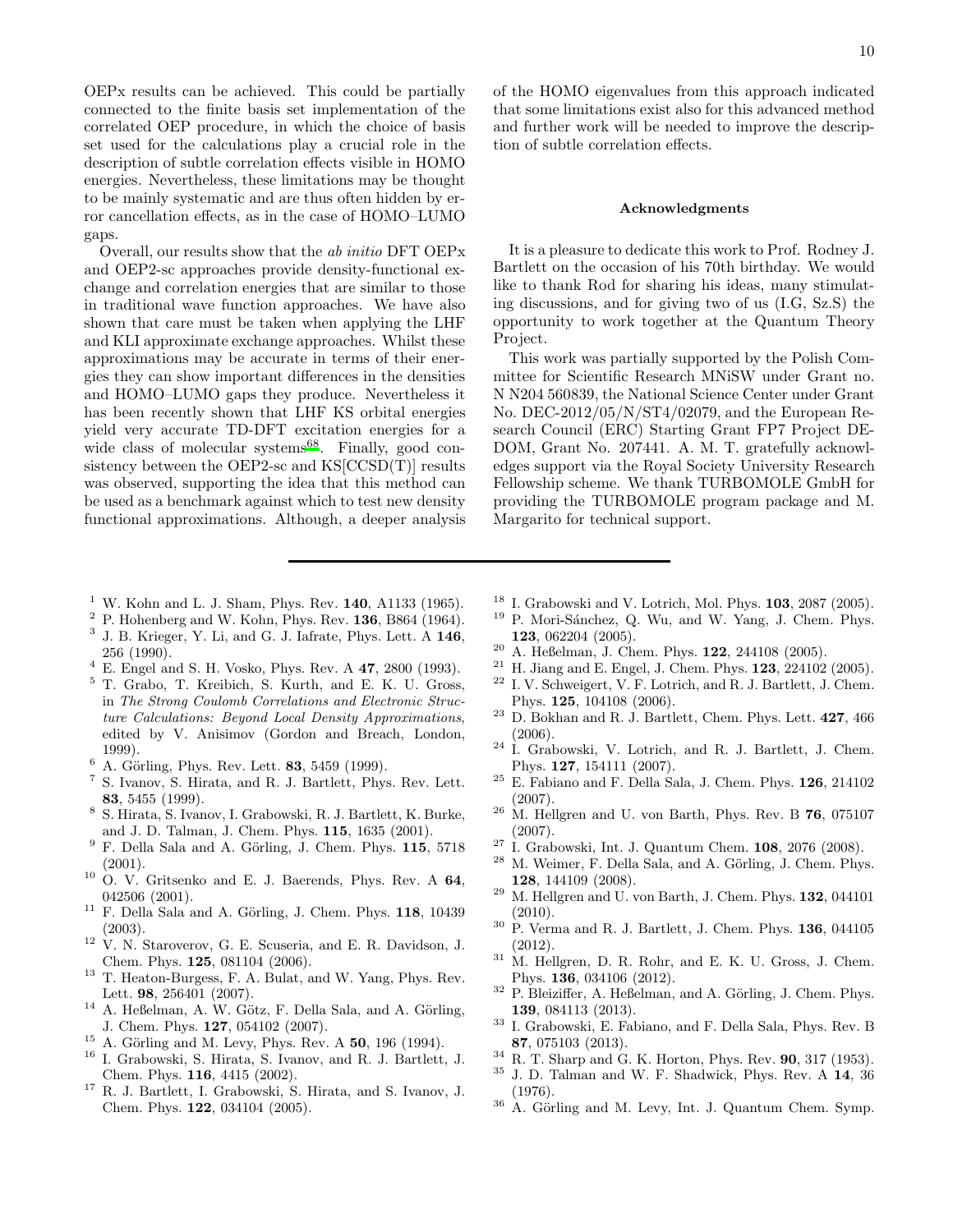29, 93 (1995).

- <span id="page-10-0"></span><sup>37</sup> S. Kümmel and L. Kronik, Rev. Mod. Phys. **80**, 3 (2008).<br><sup>38</sup> E. Dalla Sala, in *Chemical Modelling, sol.* 7, odited by
- <sup>38</sup> F. Della Sala, in *Chemical Modelling, vol. 7*, edited by M. Springborg (Royal Society of Chemistry, London, UK, 2011), pp. 115–161.
- <span id="page-10-1"></span><sup>39</sup> E. Engel and R. M. Dreizler, *Density Functional Theory* (Springer, Berlin, 2011).
- <span id="page-10-2"></span><sup>40</sup> R. J. Bartlett, Mol. Phys. 108, 3299 (2010).
- <span id="page-10-12"></span><sup>41</sup> I. Grabowski, V. Lotrich, and S. Hirata, Mol. Phys. 108, 3313 (2010).
- <span id="page-10-3"></span> $^{42}$  I. Grabowski, A. M. Teale, S. Śmiga, and R. J. Bartlett,  $\,$ J. Chem. Phys. 135, 114111 (2011).
- <span id="page-10-4"></span><sup>43</sup> V. Lotrich, R. J. Bartlett, and I. Grabowski, Chem. Phys. Lett. 405, 33 (2005).
- <span id="page-10-5"></span><sup>44</sup> K. Jankowski, K. Nowakowski, I. Grabowski, and J. Wasilewski, J. Chem. Phys. 130, 164102 (2009).
- <span id="page-10-6"></span><sup>45</sup> K. Jankowski, K. Nowakowski, I. Grabowski, and J. Wasilewski, Theor. Chem. Acc. 125, 433 (2010).
- <span id="page-10-7"></span><sup>46</sup> S. H. Vosko, L. Wilk, and M. Nusair, Can. J. Phys. 55, 1200 (1980).
- <span id="page-10-8"></span> $47$  C. Lee, W. Yang, and R. G. Parr, Phys. Rev. B 37, 785 (1988).
- <span id="page-10-9"></span> $48$  Q. Wu and W. Yang, J. Chem. Phys. 118, 2498 (2003).
- <span id="page-10-10"></span> $49$  L. J. Sham and M. Schlüter, Phys. Rev. Lett. 51, 1888 (1983).
- <span id="page-10-11"></span><sup>50</sup> R. J. Bartlett, in *Modern electronic structure theory, Part I*, edited by D. R. Yarkony (World Scientific, Singapore, 1995), pp. 1047–1131.
- <span id="page-10-13"></span><sup>51</sup> S. Ivanov, S. Hirata, and R. J. Bartlett, J. Chem. Phys. 116, 1269 (2002).
- <span id="page-10-14"></span><sup>52</sup> D. P. Joubert, J. Chem. Phys. 127, 244104 (2007).
- <sup>53</sup> C. Kollmar and M. Filatov, J. Chem. Phys. 127, 114104 (2007).
- <sup>54</sup> M. J. G. Peach, J. A. Kattirtzi, A. M. Teale, and D. J. Tozer, J. Chem. Phys. 114, 7179 (2010).
- <sup>55</sup> V. N. Glushkov, S. I. Fesenko, and H. M. Polatoglou, Theor. Chem. Acc. 124, 365 (2009).
- <span id="page-10-15"></span> $56$  A. Theophilou and V. Glushkov, J. Chem. Phys. 124, 034105 (2006).
- <span id="page-10-16"></span><sup>57</sup> F. A. Bulat, T. Heaton-Burgess, A. J. Cohen, and W. Yang, J. Chem. Phys. **127**, 174101 (2007).
- <span id="page-10-17"></span><sup>58</sup> R. Colle and R. K. Nesbet, J. Phys. B 34, 2475 (2001).
- <span id="page-10-18"></span> $^{59}$  J. C. Slater, Phys. Rev. 81, 385 (1951).
- <span id="page-10-19"></span>F. Della Sala and A. Görling, J. Chem. Phys. 116, 5374 (2002).
- <span id="page-10-20"></span> $61$  A. P. Gaiduk and V. N. Staroverov, The Journal of Chemical Physics 128, 204101 (pages 6) (2008), URL <http://link.aip.org/link/?JCP/128/204101/1>.
- <span id="page-10-21"></span><sup>62</sup> I. G. Ryabinkin, A. A. Kananenka, and V. N. Staroverov, Phys. Rev. Lett. 111, 013001 (2013), URL <http://link.aps.org/doi/10.1103/PhysRevLett.111.013001>.
- <span id="page-10-22"></span> $63$  M. Weimer, F. Della Sala, and A. Görling, Chem. Phys. Lett. 372, 538 (2003).
- <sup>64</sup> E. Fabiano, F. Della Sala, R. Cingolani, M. Weimer, and A. Görling, J. Phys. Chem. A 109, 3078 (2005).
- <sup>65</sup> E. Fabiano, M. Piacenza, and F. Della Sala, Phys. Chem. Chem. Phys. 11, 9160 (2009).
- <sup>66</sup> E. Fabiano, M. Piacenza, S. D'Agostino, and F. Della Sala, J. Chem. Phys. 131, 234101 (2009).
- <sup>67</sup> F. Della Sala, E. Fabiano, S. Laricchia, S. D'Agostino, and M. Piacenza, Int. J. Quant. Chem. 110, 2162 (2010).
- <span id="page-10-42"></span> $^{68}$  F. Della Sala and E. Fabiano, Chem. Phys. 391, 19 (2011).
- <sup>69</sup> S. Laricchia, E. Fabiano, and F. Della Sala, Chem. Phys.

Lett. 518, 114 (2011).

- <span id="page-10-23"></span><sup>70</sup> A. Tanwar, E. Fabiano, P. E. Trevisanutto, L. Chiodo, and F. Della Sala, Eur. Phys. J. B 86, 161 (2013).
- <span id="page-10-24"></span> $71$  A. M. Teale and D. J. Tozer, Chem. Phys. Lett.  $383$ ,  $109$ (2004).
- <span id="page-10-40"></span> $72$  W. Hieringer, F. Della Sala, and A. Görling, Chem. Phys. Lett. 383, 115 (2004).
- <span id="page-10-25"></span><sup>73</sup> A. M. Teale and D. J. Tozer, Phys. Chem. Chem. Phys. 7, 2991 (2005).
- <span id="page-10-26"></span><sup>74</sup> ACES II (Quantum Theory Project, University of Florida); written by; J. S. Stanton, J. Gauss, J. D. Watts, M. Nooijen, N. Oliphant, S. A. Perera, P. G. Szalay, W. J. Lauderdale, S. A. Kucharski, S. R. Gwaltney, S. Beck, A. Balkov, D. E. Bernholdt, K. K. Baeck, P. Rozyczko, H. Sekino, C. Hober and R. J. Bartlett. Containing contributions from VMOL (J. Almlöf and P. R. Taylor); VPROPS (P. Taylor); ABACUS; (T. Helgaker, H. J. Aa. Jensen, P. Jørgensen, J. Olsen, and P. R. Taylor) (2007).
- <span id="page-10-27"></span><sup>75</sup> *TURBOMOLE V6.4 2012, a development of University of Karlsruhe and Forschungszentrum Karlsruhe GmbH, 1989-2007, TURBOMOLE GmbH, since 2007; available from* <http://www.turbomole.com>*.*
- <span id="page-10-28"></span><sup>76</sup> *Dalton, a molecular electronic structure program, release 2.0 (2005), see <http://www.kjemi.uio.no/software/dalton/dalton.html>*.
- <span id="page-10-29"></span> $77$  N. C. Handy and H. F. Schaefer III, J. Chem. Phys. 81, 5031 (1984).
- <sup>78</sup> J. E. Rice and R. D. Amos, Chem. Phys. Lett. 122, 585 (1985).
- <sup>79</sup> R. J. Bartlett, in *Geometrical Derivatives of Energy Surfaces and Molecular Properties*, edited by P. Jørgensen and J. Simons (Reidel, Dordecht, The Netherlands, 1986), pp. 35–61.
- <span id="page-10-30"></span><sup>80</sup> E. A. Salter, G. W. Trucks, and R. J. Bartlett, J. Chem. Phys. 90, 1752 (1989).
- <span id="page-10-31"></span><sup>81</sup> T. Helgaker and P. Jørgensen, Theor. Chim. Acta 75, 111 (1989).
- <sup>82</sup> P. Jørgensen and T. Helgaker, J. Chem. Phys. 89, 1560 (1988).
- <sup>83</sup> H. Koch, H. J. A. Jensen, P. Jørgensen, T. Helgaker, G. E. Scuseria, and H. F. Schaefer III, J. Chem. Phys. 92, 4924 (1990).
- <span id="page-10-32"></span> $84$  K. Hald, A. Halkier, P. Jørgensen, S. Coriani, C. Hättig, and T. Helgaker, J. Chem. Phys. 118, 2985 (2003).
- <span id="page-10-33"></span><sup>85</sup> P. O. Widmark, P. A. Malmqvist, and B. Roos, Theor. Chim. Acta 77, 291 (1990).
- <span id="page-10-34"></span><sup>86</sup> K. A. Peterson and T. H. Dunning, Jr, J. Chem. Phys. 117, 10548 (2002).
- <span id="page-10-35"></span><sup>87</sup> T. H. Dunning, Jr., J. Chem. Phys. 90, 1007 (1989).
- <span id="page-10-36"></span><sup>88</sup> E. R. Davidson, H. A. Hagstrom, S. J. Chakravorty, V. M. Umar, and C. F. Fischer, Phys. Rev. A 52, 7071 (1991).
- <span id="page-10-37"></span>B. Verstichel, H. van Agglen, D. van Neck, P. W. Ayers, and P. Bultinck, Phys. Rev. A 80, 032508 (2009).
- <span id="page-10-38"></span><sup>90</sup> J. C. Slater, *Quantum Theory of Molecules and Solids*, vol. 4: The Self–Consistent Field for Molecules and Solids (McGraw–Hill, New York, 1974).
- <span id="page-10-39"></span><sup>91</sup> A. Becke, Phys. Rev. A **38**, 3098 (1988).
- <span id="page-10-41"></span>M. Petersilka, E. K. U. Gross, and K. Burke, Int. J. Quantum Chem. 80, 534 (2000).
- R. J. Magyar, A. Fleszar, and E. K. U. Gross, Phys. Rev. A 69, 045111 (2004).
- $94$  P. J. Wilson and D. J. Tozer, J. Chem. Phys. 116, 10139 (2002).
- <sup>95</sup> A. Radzig and B. Smirnov, *Reference data on atoms and*